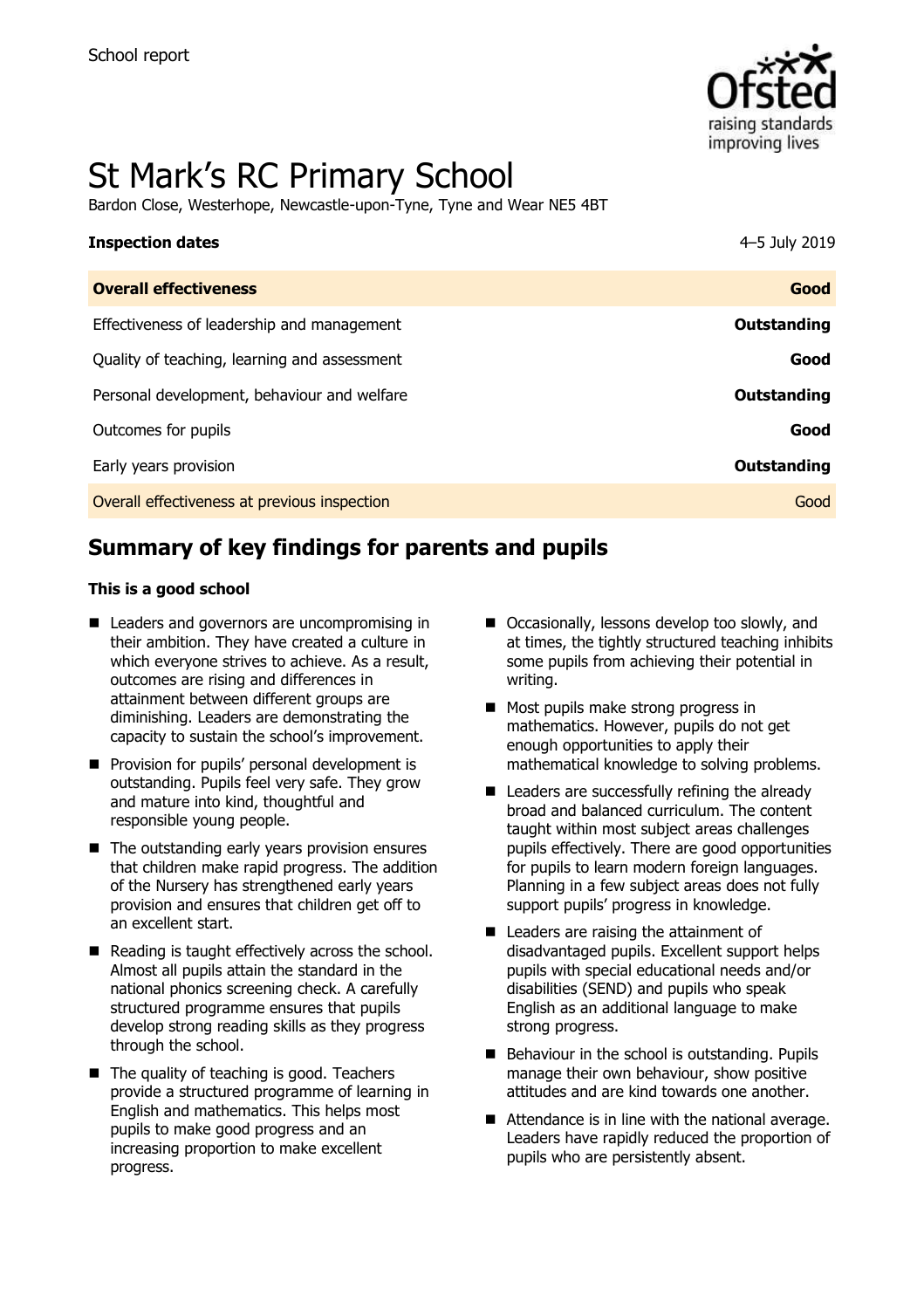

# **Full report**

### **What does the school need to do to improve further?**

- Improve the quality of teaching, learning and assessment and improve outcomes, by;
	- moving learning on as soon as pupils are ready
	- refining the mathematics curriculum, so that pupils are more frequently challenged to reason and solve mathematical problems
	- providing more opportunities for pupils, especially the most able, to develop their own ideas when they write
	- further developing the depth of content being taught in some of the foundation subjects, such as computing, music and art.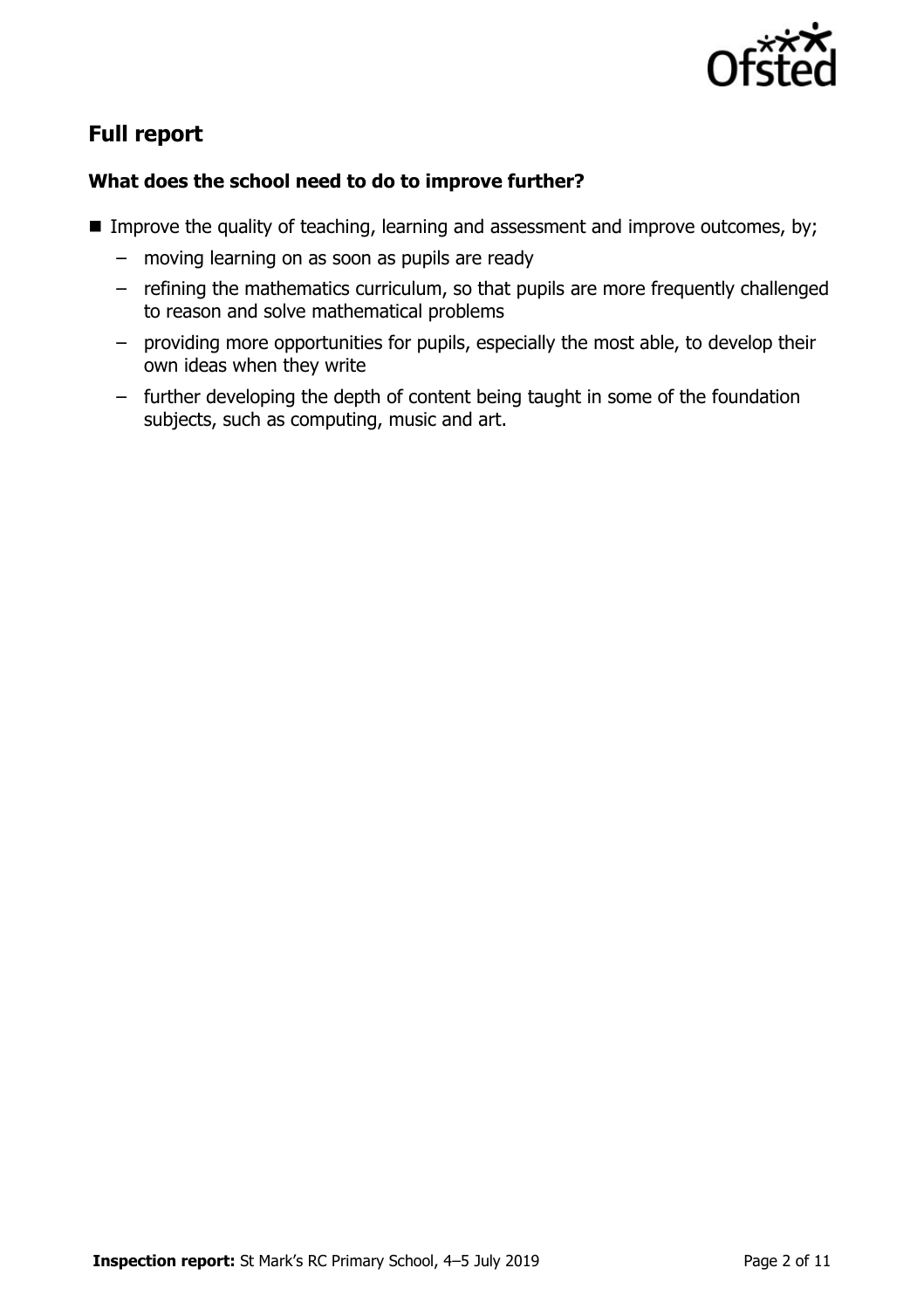

## **Inspection judgements**

### **Effectiveness of leadership and management Constanding**

- Leaders have fostered a culture in which teachers and pupils are increasingly excelling. Their principled and passionate approach ensures that pupils develop strong values and a determination to succeed. Pupils come to school enthusiastic to learn and ready to give of their best. Pupils from disadvantaged backgrounds and pupils with SEND flourish because careful thought goes into meeting their needs.
- A real strength of the school is the provision for pupils' spiritual, moral, social and cultural development. The school's carefully planned curriculum successfully addresses the core values of a happy and successful society. All members of staff and pupils believe in these values. The school provides a very wide range of opportunities, such as the Prince William Award, bush-craft and various community roles to support these values and beliefs. This work begins when children first enter school. Children's first experience of school is a very calm, loving and purposeful environment. Pupils place great faith and trust in the adults who support them. Pupils know that they are cared for and they know that all adults are there to keep them safe.
- Leaders are also successfully improving the academic curriculum. For example, improvements made to the science curriculum have ensured that pupils now gain an excellent understanding of the subject. Senior leaders know there is more to do in some subjects. They are ensuring that middle leaders have the training and time they need to strengthen the curriculum in these areas.
- There is strong capacity to improve the school further. Over time, senior leaders have demonstrated that they improve the aspects of the school they focus on. For example, over the last year they have shown real determination to improve outcomes for disadvantaged pupils. The pupil premium has been used effectively. As a result, the difference in attainment between the school's disadvantaged pupils and others has diminished considerably in some year groups this year. Leaders ensure that disadvantaged pupils have full access to the curriculum and that they get extra help to catch up.
- Other sources of additional funding are also used very well. There is good provision in place to meet the needs of pupils with SEND. In addition, the primary sports funding is used purposefully. Pupils have good access to coaching from external specialists across a variety of different sports and games.
- Senior leaders have developed the skills of middle leaders very well. In turn, middle leaders provide good support to their teacher colleagues. Consequently, over time, the quality of teaching, learning and assessment has strengthened. Teachers regularly debate and discuss how to improve their practice.
- Leaders have responded quickly to the school's changing context. They have moved resources into the early years to provide for the greater number of children with SEND in the Nursery and Reception Years. They have also recognised that the proportion of pupils who speak English as an additional language has increased. Consequently, they provide specialist extra help for these pupils, and teachers provide good ongoing support to help pupils quickly acquire vocabulary.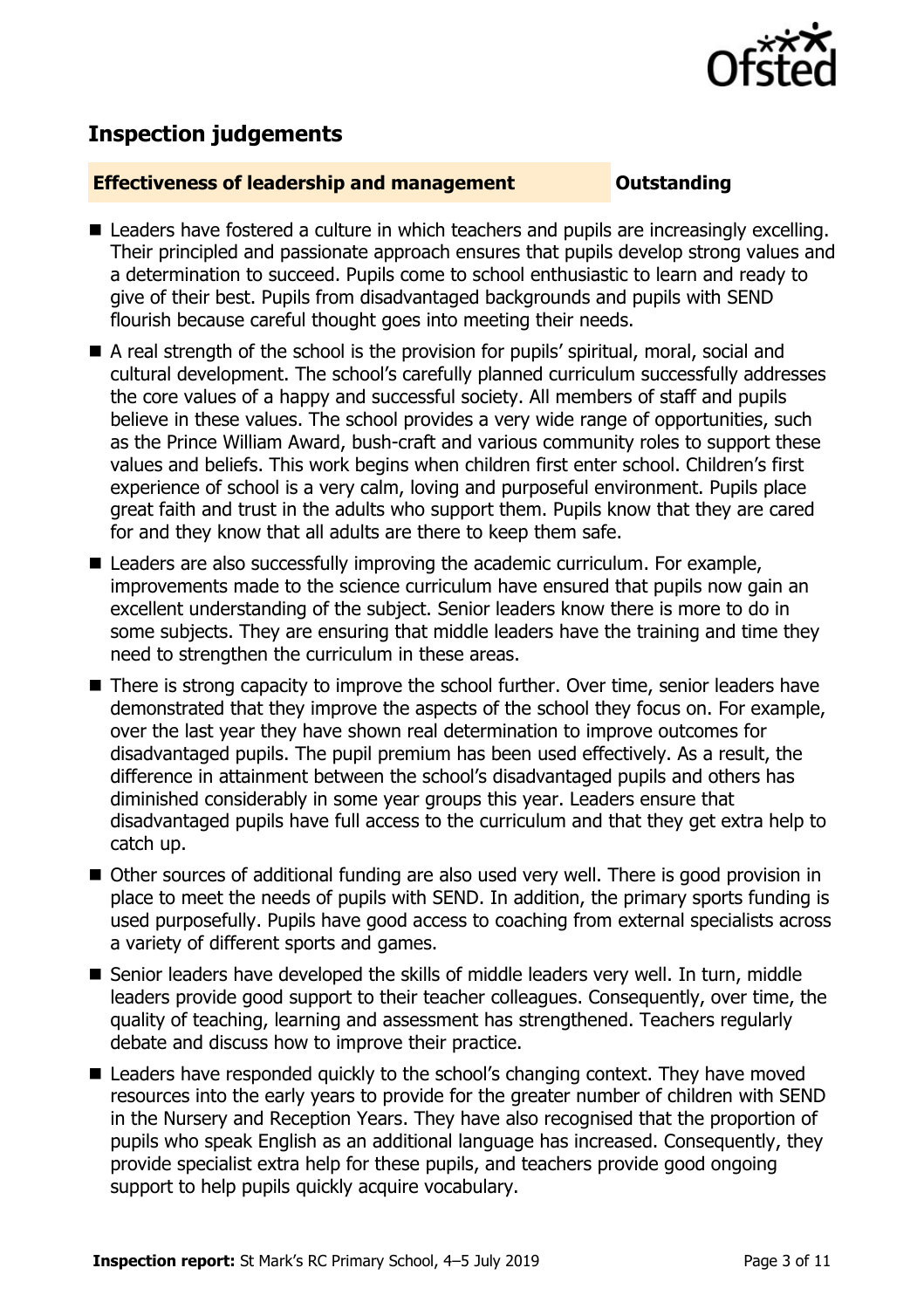

■ Parents and carers who responded to Parent View, Ofsted's online survey, were very positive about the school. Many praised the school's ethos. Nine out of ten parents who responded would recommend the school.

### **Governance of the school**

- The governors are knowledgeable about the school. They provide strong strategic leadership and, in partnership with the headteacher, have successfully improved aspects of the school since it was last inspected.
- Governors are highly committed to ensuring that the school provides a loving and caring environment that nurtures and develops each child. This sustained vision ensures that pupils' personal development and welfare are outstanding.
- The governors hold leaders to account effectively. Records of their meetings show they review in-year performance data thoroughly, ask pertinent questions and visit the school to check that leaders' actions are making a positive difference.

### **Safeguarding**

- The arrangements for safeguarding are effective. Leaders ensure that staff receive regular training and have careful systems in place. These ensure, for example, that any member of staff who is absent catches up with training they miss. Vetting of all adults who work in or visit the school is thorough.
- Senior leaders have considerable knowledge and experience in safeguarding. The headteacher is currently a member of the Newcastle Schools Safeguarding Partnership. Leaders also commission ongoing advice and guidance from external safeguarding specialists.
- Leaders maintain detailed and thorough records of the actions they take to protect children. These records show they are tenacious in seeking a quick resolution of concerns, and that they are not afraid to challenge their counterparts in social services about the quality of help being provided.
- The local authority has great confidence in the school's leadership of safeguarding. St Mark's RC Primary is one of a cluster of schools to have been awarded a significant grant to develop local capacity to address mental health and trauma issues, in conjunction with the child and adolescent mental health service.

### **Quality of teaching, learning and assessment Good**

- Teaching is of a good quality. It is not outstanding because, over time, teaching has delivered broadly average rates of progress across key stages 1 and 2. There are clear signs that teaching has begun to deliver stronger progress for many pupils. This is because leaders have galvanised the staff and fostered a strong and committed team approach. Teachers receive good support from middle leaders and are clear about how curriculum plans should be implemented in the classroom.
- Most lessons are well planned. At the beginning of lessons, teachers typically revisit topics and check pupils' understanding of content covered the previous day. Through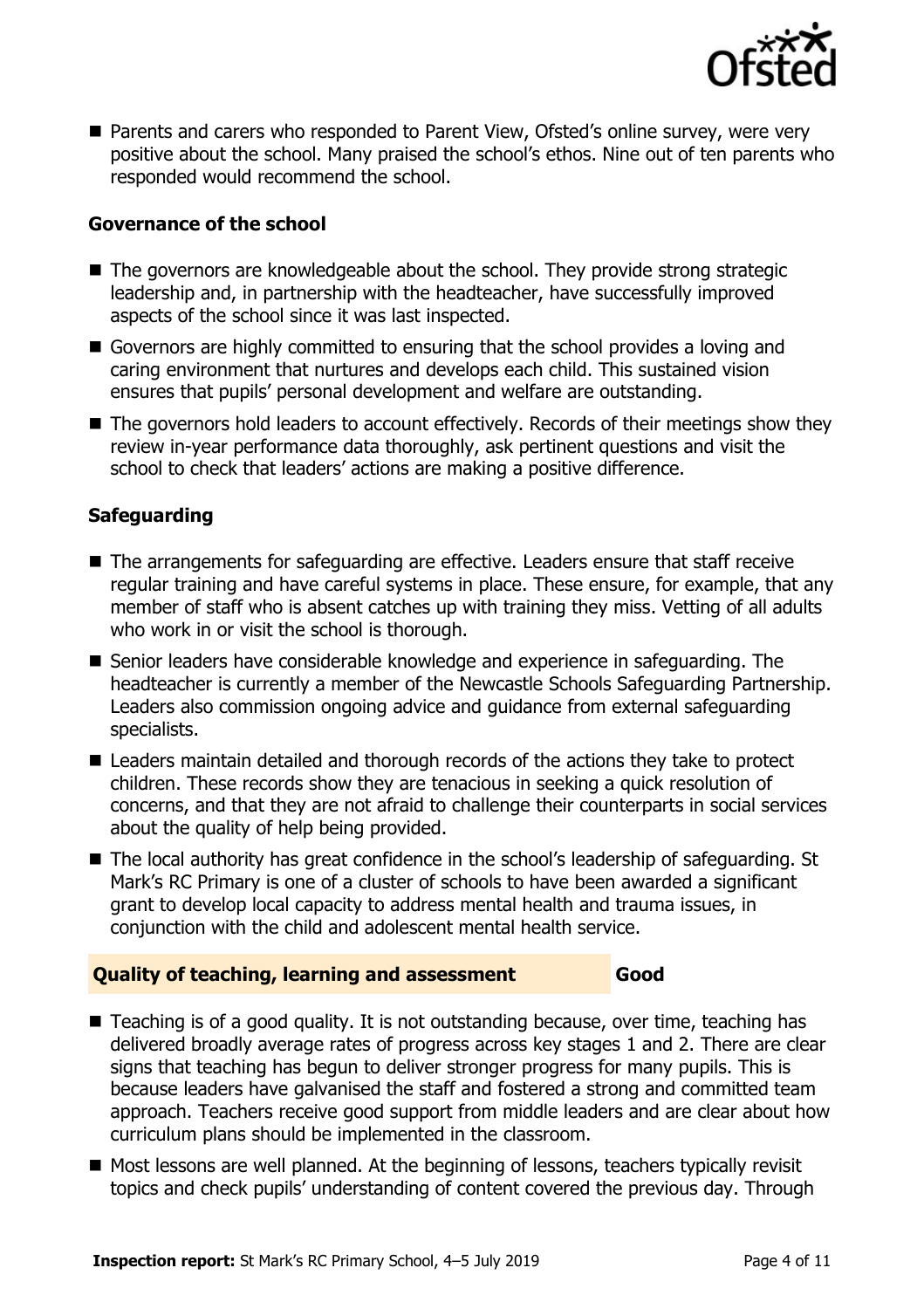

their probing questions, most teachers skilfully determine if pupils are ready to move on. However, inspectors found that teachers sometimes spend too long recapping the previous day's learning, when it is clear pupils have a secure grasp of the content they have covered.

- Teachers typically adapt and tailor the work they set for pupils. This ensures that the level of difficulty is usually appropriate for pupils with different starting points. Occasionally, however, teachers miss things, such as providing key words and spellings for lower-attaining pupils when they settle down to write. This slows their progress. In addition, scrutiny of pupils' workbooks shows the most able pupils do not get onto the more challenging activities often enough, such as the 'challenge questions' teachers prepare in mathematics. In discussion, some capable pupils told inspectors they would like their mathematics work to challenge them more consistently.
- Reading is taught very well across the school. Teachers consistently foster a love of learning through the interesting texts they use. Almost all pupils acquire a secure knowledge of phonics and quickly move on to become fluent readers. Guided reading sessions across key stages 1 and 2 further develop pupils' reading skills. Inspectors found pupils could discuss the books they read maturely and in a discerning manner.
- Leaders have, over time, refined the way they implement the curriculum in English. Topics covered link to other subjects, allowing pupils to build up a breadth of understanding. Pupils are taught to improve their work by reflecting on their first draft and/or responding to the teacher's helpful and pertinent feedback. Repeated redrafting helps most pupils to improve their work and ensure that they write with a high degree of technical accuracy. However, opportunities for pupils to independently explore their own ideas are more limited.
- Work done this year to improve the quality of curriculum planning has begun to raise standards more widely. Science is now much more carefully planned, and teachers are providing rich opportunities for pupils to investigate and draw conclusions. Recent work, done in partnership with a feeder secondary school, has improved planning in history and geography. As a result, pupils have begun to acquire subject-specific skills and knowledge more effectively. Leaders acknowledge there is more work still to do in some other subject areas, such as computing, art and music, to ensure that provision is equally strong.
- **Pupils show an appetite to learn. They work hard in lessons and are keen to** participate. They commit to improving their work, and take real pride in their presentation and handwriting. Positive relationships between teachers and pupils ensure that pupils are not afraid to ask questions or seek extra help.

### **Personal development, behaviour and welfare <b>COUNGITY COULDER** Dutstanding

### **Personal development and welfare**

■ The school's work to promote pupils' personal development and welfare is outstanding. Pupils feel very safe and secure in school. The curriculum helps them to understand and appreciate a wide variety of risks. As a result, they know how to stay safe when online. They also know about groups in society with different protected characteristics and that they must treat people equally and be respectful and tolerant.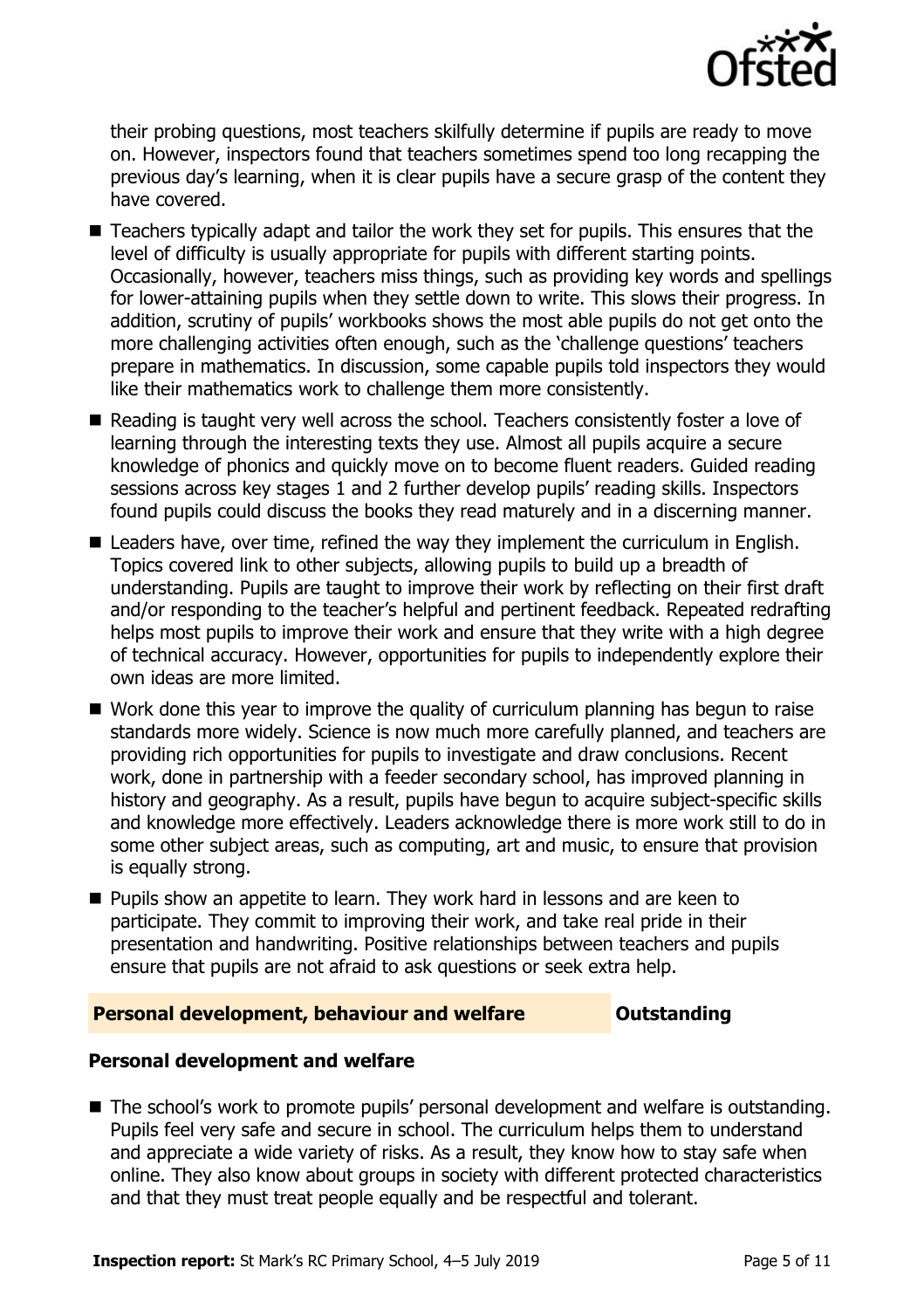

- There is a lovely atmosphere at social times because pupils are consistently kind towards one another. The members of staff who supervise outside organise sports and games activities and participate themselves. The similar numbers of boys and girls who choose to play football together reflects the obvious equality of opportunity present in school. At St Mark's RC Primary School, pupils from different cultural backgrounds fully integrate and mix harmoniously.
- There is well-developed provision in place for pupils who are more vulnerable. The school has good partnerships with a range of external organisations to support pupils' mental health.
- The school offers a wide range of carefully chosen enrichment activities. For example, pupils have learned about safety and the rule of law through working as community wardens. Opportunities to work with external providers on initiatives such as the Prince William Award and through the 'St Mark's Challenge' have helped to develop teamwork and leadership skills. During the inspection, pupils engaged readily with visitors from the Red Cross, and learned how to administer chest compressions and place an injured person in the recovery position.
- The school council is a very active body in the school. Members of the school have had the opportunity to visit the House of Commons and learn, first-hand, from members of parliament about the workings of government.
- Parents who responded to Parent View praised the work the school does to broaden their children's understanding of the world. One parent wrote, 'Based on the foundations of a safe and caring environment my child has grown in confidence and his learning has exceeded what I thought was achievable.'

### **Behaviour**

- The behaviour of pupils is outstanding. Pupils are extremely polite, cheerful and friendly towards one another.
- In lessons, pupils work hard and apply themselves particularly well. They can regulate their own behaviour, sustain their concentration and abide by the school's behaviour policy. A focus on praising and rewarding good behaviour means sanctions are only required on rare occasions. As a result, exclusions are infrequent and, when they are used, they are applied proportionately and as a last resort.
- Last year, the overall level of absence was in line with that seen nationally for similar schools. However, the proportion of pupils who missed school regularly was above the national average. Leaders have focused on this issue and, this year, have reduced the rate of persistent absence by almost half.

### **Outcomes for pupils Good Good**

- Well-focused and effective leadership and management at all levels are improving outcomes. Pupils make strong progress across the curriculum and develop their skills and understanding effectively.
- High-quality early years teaching has ensured that, in recent years, pupils have entered Year 1 increasingly well prepared to study the school's curriculum. Pupils who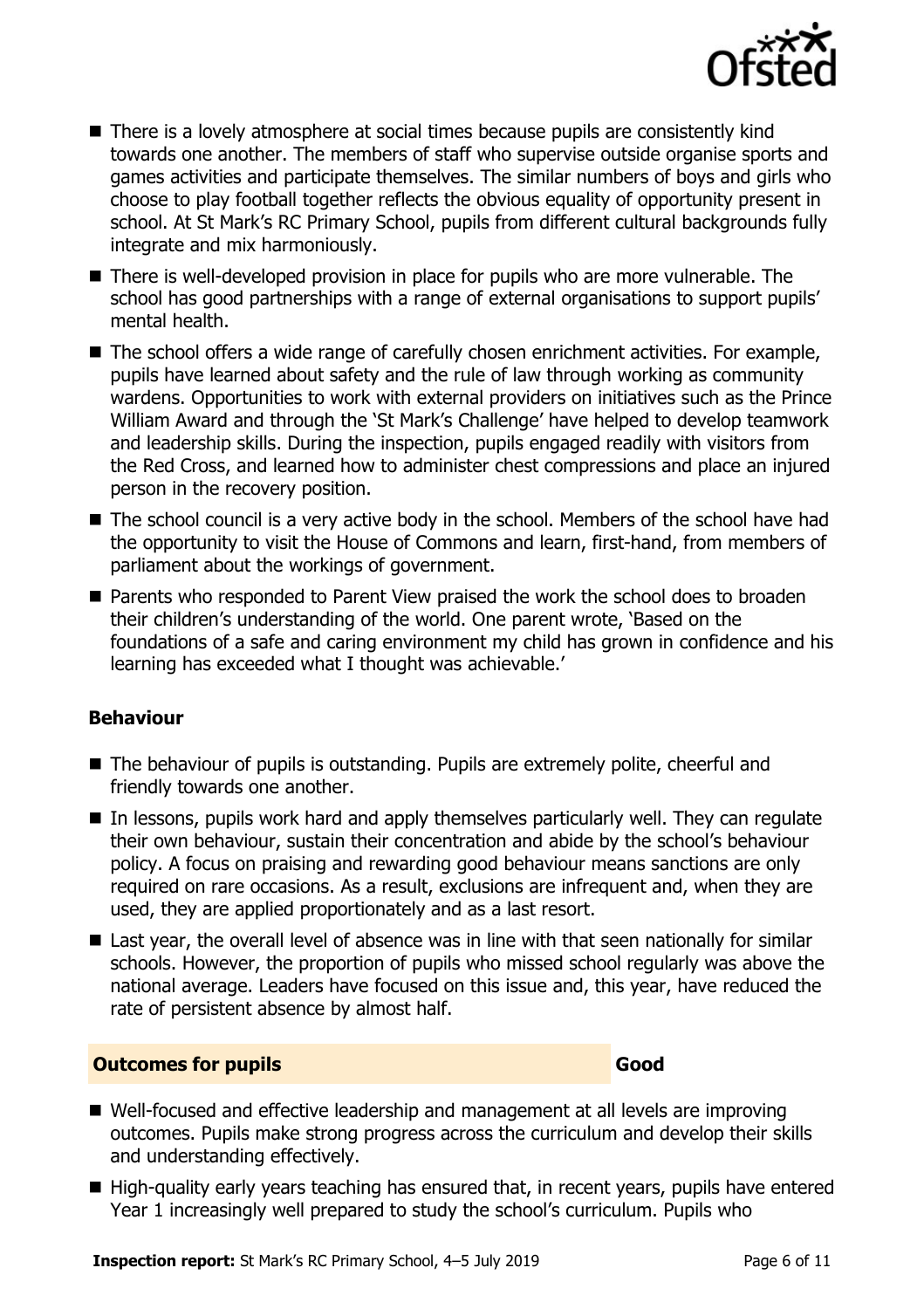

completed Year 2 last year made good progress across key stage 1 and attained standards in reading, writing and mathematics that mirrored the national picture. Teacher assessments for this year indicate standards are rising at the end of key stage 1, particularly in reading, where a greater proportion of pupils have attained both the expected standard and greater depth.

- Improvements in standards of reading at key stage 1 are a direct result of the thoughtful and systematic work done to improve the teaching of phonics. The school's phonics programme begins as early as the Nursery for children who are ready to start linking sounds and letters. The careful grouping of pupils and systematic teaching of phonics ensure that pupils make strong progress. In recent years, the proportion of pupils who have met the standard in the Year 1 national phonics screening check has been consistently above the national average.
- The school's curriculum broadens effectively as pupils progress through the school. For example, pupils' interest in modern foreign languages is fostered well using external specialists who teach Mandarin and French. Pupils' progress in science is strong and the quality of the curriculum in history and geography is strengthening.
- In recent years, pupils have made broadly average progress across key stage 2. Published data from the last three years shows rates of progress have steadily been improving. In 2018, the proportion of pupils who attained the expected standard in reading, writing and mathematics was above the national average. The proportion of pupils who attained the higher standard was in line with the national average.
- Results from 2018 showed the attainment of disadvantaged pupils in the school was below that of other pupils nationally at both key stage 1 and key stage 2. Tracking data for this year shows disadvantaged pupils currently in the school are performing better. For pupils currently in Year 6, leaders expect disadvantaged pupils to attain standards in line with other pupils in the school.
- Good support is provided for pupils with SEND and for the increasing proportion of pupils who speak English as an additional language. Consequently, both groups of pupils currently in the school are making good progress.
- Scrutiny of pupils' workbooks shows that the school's increasingly systematic and structured approach to teaching is further accelerating the progress of many pupils. National curriculum test results for 2019 were not available at the time of this inspection. However, the school's own assessment information indicates leaders expect standards to rise further this year, sustaining an improving trend over time.
- In English, the work in pupils' books shows most pupils are making strong progress. Pupils develop a good grasp of how to analyse different texts and how to write for different purposes and audiences. While the tightly structured approach works for most pupils, it can, at times, however, restrict opportunities for the most able pupils to express themselves fully.
- In mathematics, the school's curriculum focuses predominantly on developing and practising calculation skills. As a result, most pupils are good at arithmetic. However, there is, on balance, less emphasis placed on developing pupils' reasoning and problem-solving skills. Results from practice national curriculum tests used by the school show some pupils perform less well when presented with unfamiliar problems.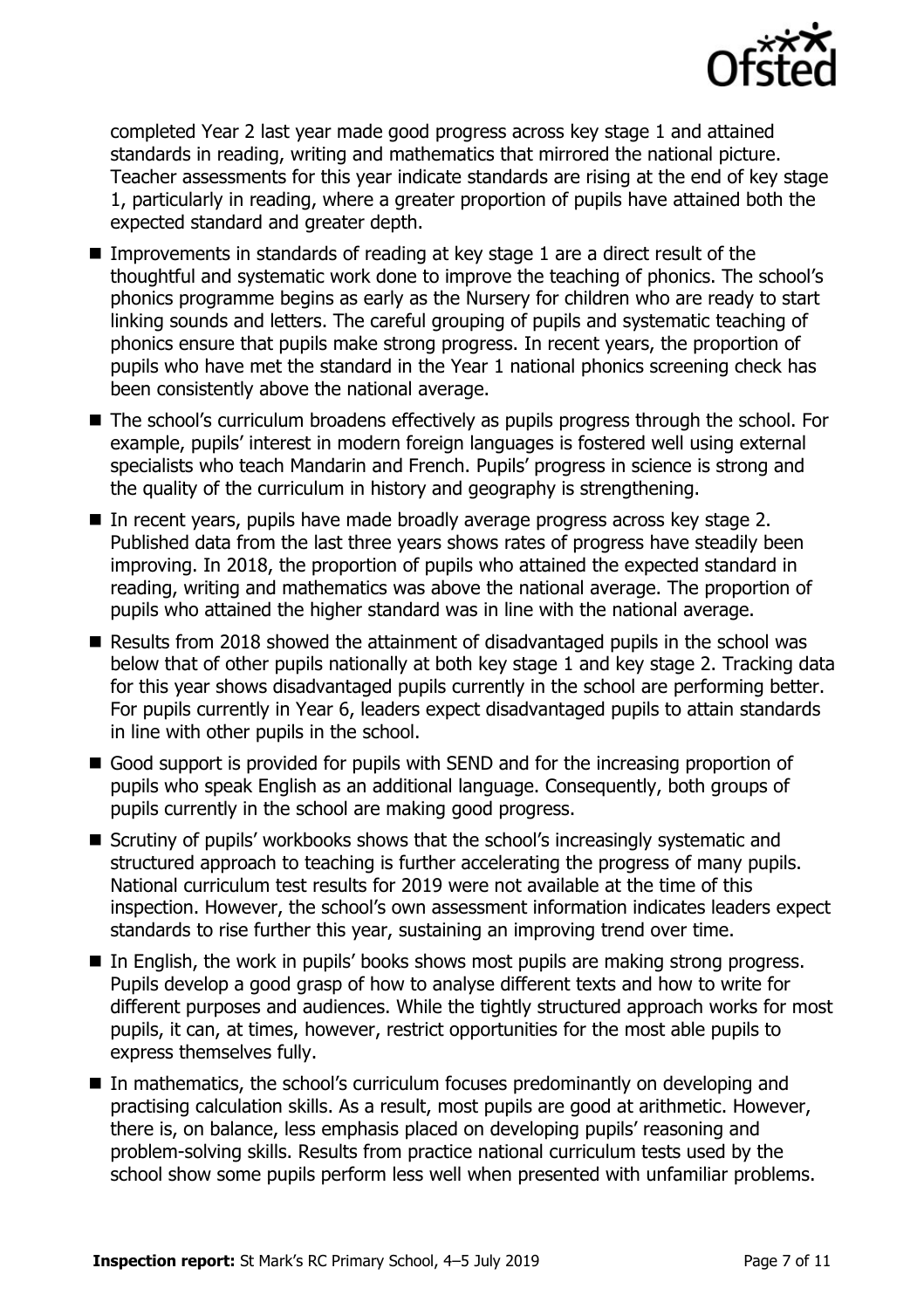

### **Early years provision CONSISTER SERVIS ASSESSED ASSESSED AT A PARTICLE AND THE SERVIS ASSESSED AT A PARTICLE AND THE SERVICE OF A PARTICLE AND THE SERVICE OF A PARTICLE AND THE SERVICE OF A PARTICLE AND THE SERVICE OF A**

- The clear vision and strategic leadership of the early years are now delivering outstanding outcomes for children. The decision of governors and the headteacher to introduce Nursery provision in 2016 has ensured that children get off to an excellent start.
- On average, children enter the Nursery with skills below those typical for their age. The Nursery staff do an excellent job of helping children to develop socially and emotionally and supporting their language and communication skills. Basic skills, such as going to the toilet independently and washing hands, are fostered effectively. Children's social skills and curiosity to learn are stimulated through the rich variety of activities provided for them. For example, an inspector observed children tenderly giving one another massage during a 'calm time'. As a result, an increasing proportion of children now begin the Reception Year with skills that are typical for their age. Children who enter the Nursery with weaker skills or barriers to learning are quickly identified and provided with the extra help they need to catch up.
- Children continue to make strong and sustained progress across the Reception Year. Their progress is carefully assessed and tracked, so that teachers and other adults know exactly what type of activities each child needs next. Learning activities are made available for children to choose when they play or are skilfully led by adults.
- Early reading skills are systematically taught across the early years. Skilful teaching and careful grouping ensure that children with different starting points make very good progress. Books are carefully matched to the stage each child is at, enabling them to read successfully and grow in confidence.
- Activities are thoughtfully designed to foster children's learning. For example, an inspector observed children were being taught to throw and catch a ball, while other children learned to count in fives by counting the catches and recording them on a tally-chart. Adults are skilled at working with children to extend their thinking as they play. They ask good questions that make children think deeply about what they are doing.
- Children behave impeccably. They socialise happily with one another and show considerable care and consideration for one another. Children with SEND receive excellent care and attention. Last September, leaders recognised some children needed more support, so the school established a nurture room, which the support staff use to help children cope when they become anxious.
- The early years classrooms and outdoor spaces provide a safe and happy environment for children. Leaders have ensured that the statutory welfare requirements of the early years foundation stage are fully met. Parents who responded to Parent View and commented about early years provision were delighted with their children's progress. One parent wrote, 'I have seen a massive improvement in my son's learning. He absolutely loves going to school.'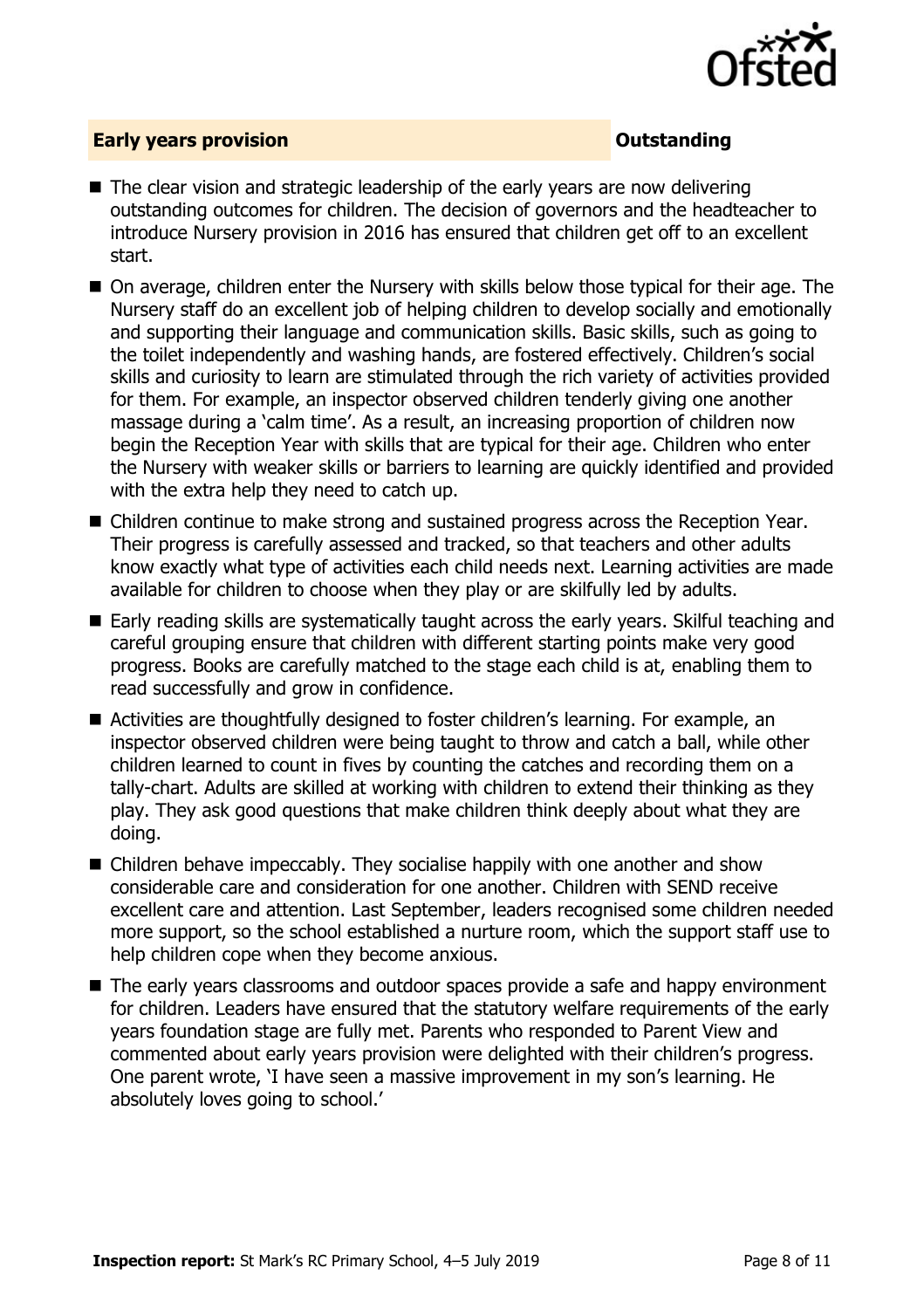

# **School details**

| Unique reference number | 108498              |
|-------------------------|---------------------|
| Local authority         | Newcastle upon Tyne |
| Inspection number       | 10089005            |

This inspection of the school was carried out under section 5 of the Education Act 2005.

| Type of school                      | Primary                       |
|-------------------------------------|-------------------------------|
| School category                     | Voluntary aided               |
| Age range of pupils                 | 3 to 11                       |
| <b>Gender of pupils</b>             | Mixed                         |
| Number of pupils on the school roll | 239                           |
| Appropriate authority               | The governing body            |
| Chair                               | <b>Monica Lowes</b>           |
| <b>Headteacher</b>                  | <b>Alison Miller</b>          |
| Telephone number                    | 01912 869 349                 |
| Website                             | www.stmarksrcprimary.co.uk    |
| <b>Email address</b>                | office@stmarksrcprimary.co.uk |
| Date of previous inspection         | 19-20 November 2014           |

### **Information about this school**

- St Mark's RC Primary School is smaller than the average-sized primary school.
- A broadly average proportion of pupils are from minority ethnic groups and an average proportion of pupils speak English as an additional language.
- The proportion of pupils known to be eligible for support through the pupil premium is above the national average.
- $\blacksquare$  The proportion of pupils who have special educational needs and/or disabilities is above the national average. An average proportion of pupils have an education, health and care plan.
- $\blacksquare$  The school runs its own breakfast club.
- The school has offered Nursery provision from September 2016. Children can attend on a part-time or full-time basis.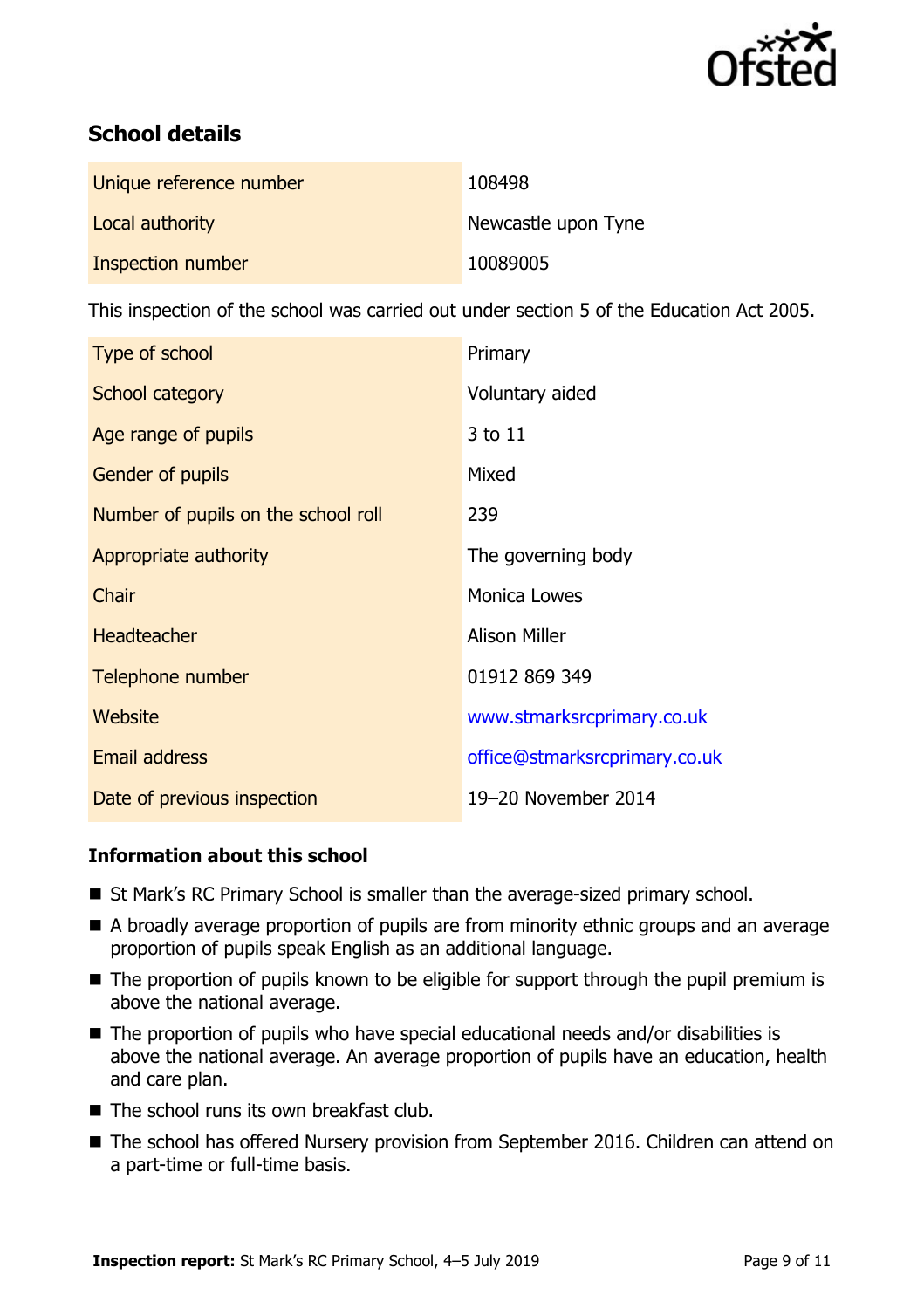

# **Information about this inspection**

- The inspectors met with the headteacher, the deputy headteacher, five governors, including the chair of the governing body, middle leaders and a group of teachers.
- **Inspectors also met with groups of pupils and spoke to others more informally at social** times.
- An inspector listened to some pupils read and discussed their interest in books with them.
- An inspector met with a representative of the local authority and the school's improvement partner.
- Inspectors visited lessons in each of the school's classes. Several observations were undertaken jointly with the headteacher. During lesson visits, inspectors talked to pupils about their learning and sampled a range of pupils' workbooks.
- Inspectors met with middle leaders to scrutinise a sample of pupils' books from across the full range of abilities in key stages 1 and 2. These included pupils' work in English, mathematics, science, history, geography and religious education. The sample of books included pupils who entered the school with different starting points, some of whom were disadvantaged pupils.
- Inspectors scrutinised a range of documents, including the school's self-evaluation and improvement plans, policies and assessment information. Inspectors also looked at records of attendance and behaviour and safeguarding information.
- The inspector took account of the 37 responses to Ofsted's parent questionnaire, Parent View. In addition, the inspectors took account of the 17 responses to Ofsted's staff survey. There were no responses to Ofsted's pupil survey.

### **Inspection team**

**Chris Smith, lead inspector Her Majesty's Inspector** 

Andrew James **Contract Contract Contract Contract Contract Contract Contract Contract Contract Contract Contract Contract Contract Contract Contract Contract Contract Contract Contract Contract Contract Contract Contract C**